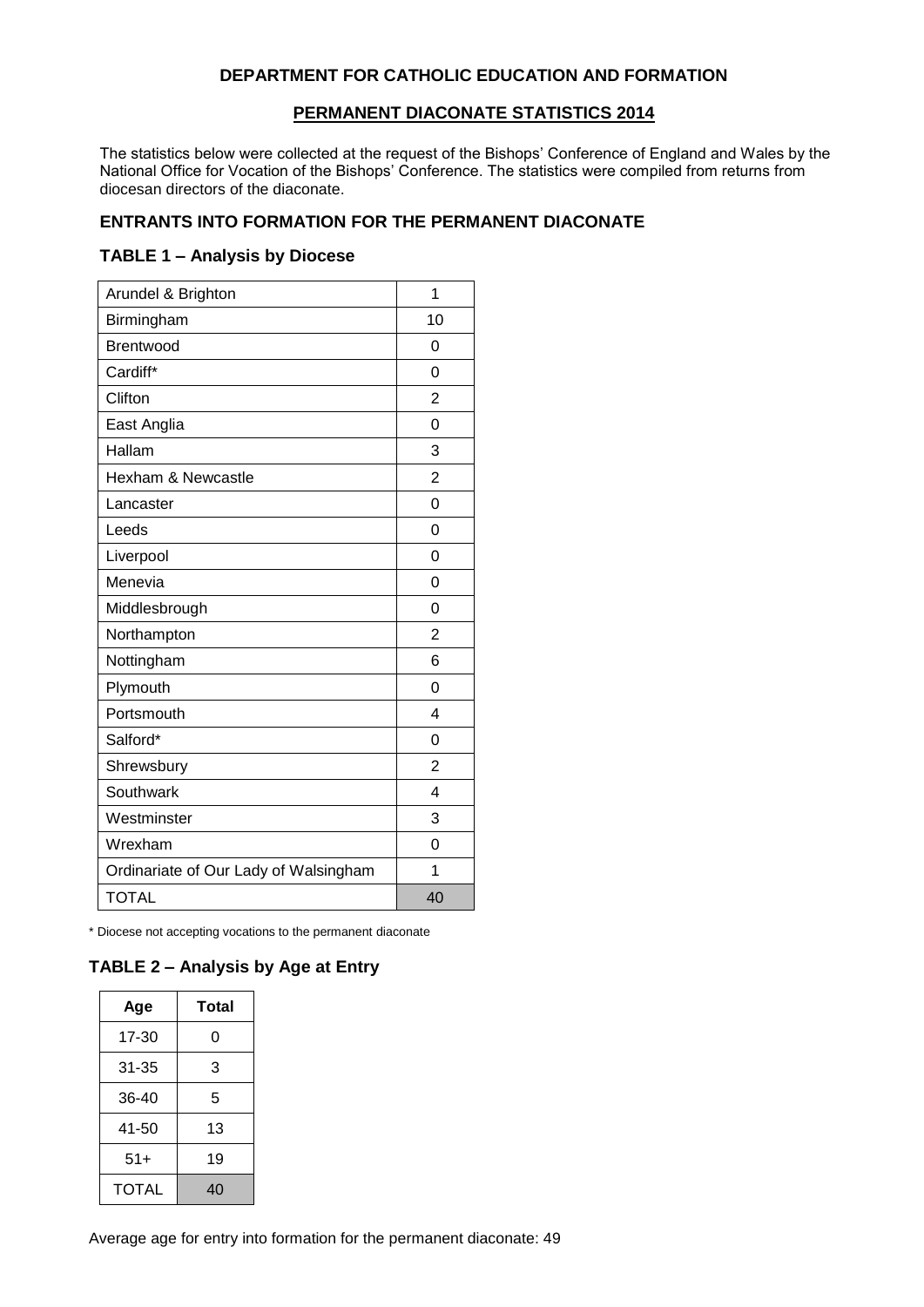|                                       |                | Projected      |                         |                |
|---------------------------------------|----------------|----------------|-------------------------|----------------|
|                                       | 2014           | 2015           | 2016                    | 2017           |
| Arundel & Brighton                    | $\overline{2}$ | 1              | $\overline{2}$          | 1              |
| Birmingham                            | 6              | 4              | 3                       | 1              |
| <b>Brentwood</b>                      | $\mathbf{1}$   | 0              | $\overline{0}$          | $\overline{0}$ |
| Clifton                               | $\overline{2}$ | $\Omega$       | 3                       | $\overline{2}$ |
| East Anglia                           | 1              | $\mathbf{1}$   | 0                       | $\overline{0}$ |
| Hallam                                | $\mathbf 0$    | 0              | $\overline{0}$          | $\mathbf 0$    |
| Hexham & Newcastle                    | 3              | 4              | 3                       | $\overline{0}$ |
| Lancaster                             | $\overline{0}$ | $\Omega$       | 0                       | 1              |
| Leeds                                 | $\overline{0}$ | $\mathbf{1}$   | $\mathbf{1}$            | $\overline{0}$ |
| Liverpool                             | $\mathbf 0$    | $\mathbf 0$    | $\overline{2}$          | $\mathbf 0$    |
| Menevia                               | $\mathbf 0$    | $\overline{0}$ | $\overline{0}$          | $\overline{0}$ |
| Middlesbrough                         | $\mathbf 0$    | $\mathbf 0$    | 0                       | $\Omega$       |
| Northampton                           | 4              | 3              | $\overline{2}$          | $\overline{2}$ |
| Nottingham                            | 5              | 0              | $\overline{7}$          | 1              |
| Plymouth                              | $\mathbf 0$    | $\overline{4}$ | $\overline{0}$          | $\overline{0}$ |
| Portsmouth                            | $\overline{0}$ | 1              | $\overline{2}$          | 3              |
| Shrewsbury                            | $\overline{0}$ | 1              | 1                       | $\overline{2}$ |
| Southwark                             | 4              | 3              | $\overline{\mathbf{4}}$ | 6              |
| Westminster                           | 3              | $\overline{0}$ | $\overline{0}$          | $\overline{4}$ |
| Wrexham                               | 3              | 0              | $\mathbf{1}$            | 0              |
| Ordinariate of Our Lady of Walsingham | $\overline{0}$ | $\overline{2}$ | 1                       | 1              |
| <b>TOTAL</b>                          | 34             | 25             | 32                      | 24             |

# **TABLE 3 – Ordinations and Projected Future Ordinations to the Permanent Diaconate**